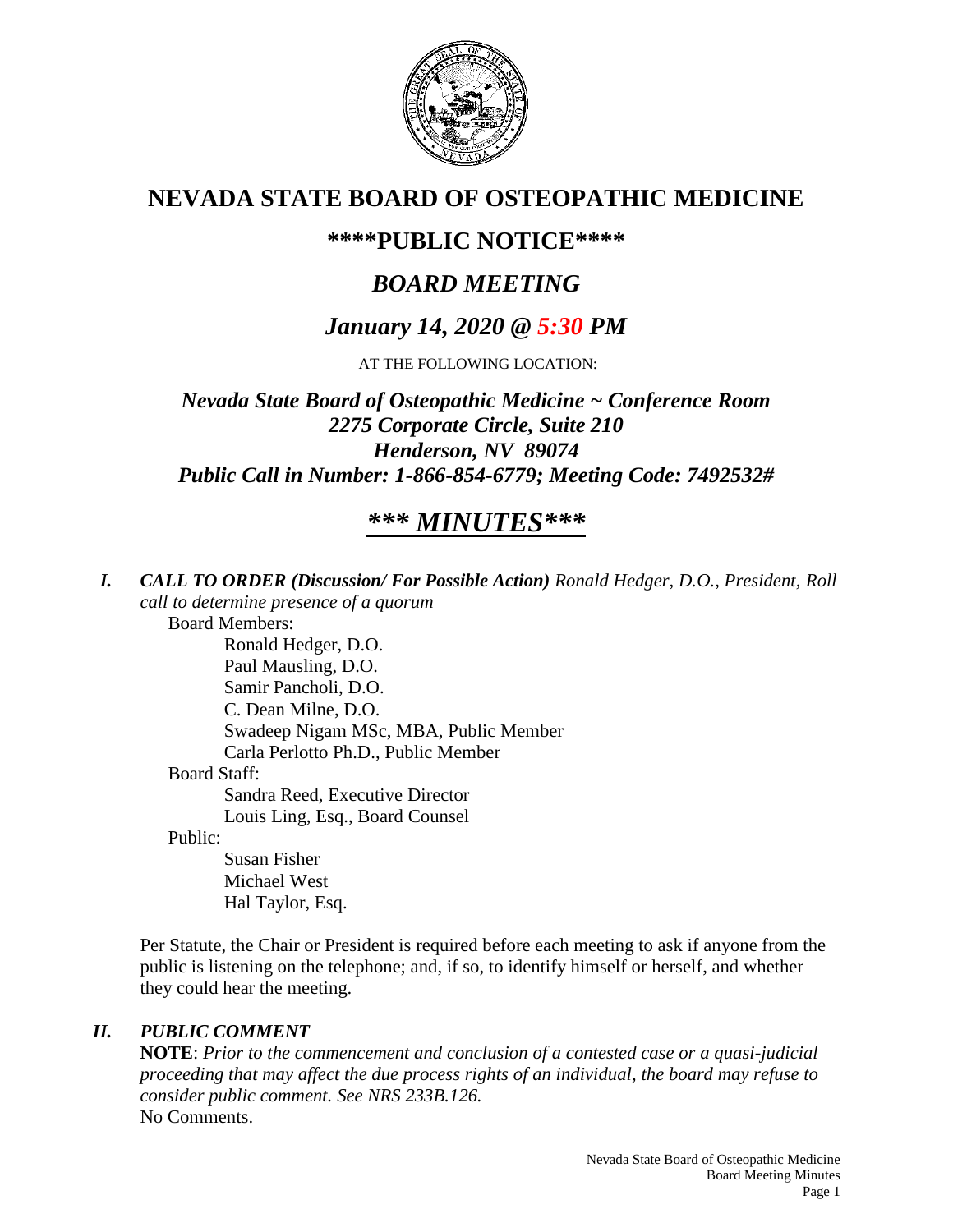*III. APPROVAL OF OPEN AND CLOSED BOARD MEETING MINUTES FROM December 10, 2019 (Discussion/For Possible Action) Ronald Hedger, D.O., President* Mr. Nigam made a motion to approve the minutes from December 10, 2019 minutes; seconded by Dr. Pancholi. There being no discussion, the minutes were approved by the Board.

## *IV. CONSENT AGENDA TO GRANT LICENSURE FOR OSTEOPATHIC PHYSICIANS, PHYSICIAN ASSISTANTS AND SPECIAL LICENSES (Discussion/ For Possible*

*Action) Ronald Hedger, D.O., President*

*Under this item the Board may consider the recommendations of the Executive Director and/or President/Vice President to grant licensure to the below listed applicants. The Board may remove any applicant's name from the consent motion, but may not discuss the contents of the application for licensure without the applicant present following proper notice pursuant to the open meeting law.*

### **Osteopathic Physician Name Specialty**

Imran Akhtar, D. O. **Orthopedic Surgery** Daniel Flinn, D.O. **Orthopedic Surgery** Sarah Nicole Javier, D.O. **OB/GYN** Jeremy Sporrong, D.O. Family Medicine Osman Tahir, D.O. Diagnostic Radiology

*Michael Choi, PA-C Robert Yang, D.O. Jordan Christensen, PA-C Brian Ault, D.O.*

*Special Event*

### *Physician Assistant Supervising Physician*

*Lucia Sanchez, PA-C Eithne-Marie Barton D.O. Steven Savage, PA-C None - Active Not-Working*

# *Special Licenses NRS.633.411:*

*Chris Surek, D.O. Dermatology*

### *Chelsea Wiesner, D.O. Kingman/Sunrise* There was a motion to approve the licensees as written by Dr. Pancholi; seconded by Dr. Perlotto. There being no discussion, the Board approved licensure.

### *V. + CONSIDERATION OF AND POTENTIAL ACTION REGARDING PAYMENT SETTLEMENT AGREEMENT ORDER WITH CHRISTOPHER HUSSAR, D.O.,*

*(Discussion/For Possible Action) (NOTE: The Board may go into closed session pursuant to NRS 241. because the discussion may involve matters involving legal advice related to ongoing litigation.). Ronald Hedger, D.O., President*

Mr. Ling explained the Settlement Agreement and Order (SAO). Dr. Hussar is to pay \$5900 in fees and costs which includes the costs for subpoenas to obtain medical records. He is fined \$5000, but if he fully complies with this order the Board would waive \$3000 of the fine, reducing it to \$2000. Some of the requirements of SAO are as follows: Dr. Hussar will be on probation for one-year, and will not actively engage in treating patients, except for current long-standing patients he will continue to treat. He will be limited to prescribing no more than a five day supply of opioid medications. The Board will periodically monitor his prescribing methods for controlled substances. He will not perform cosmetic or bariatric treatments except for patients with whom he already has a physician patient relationship. The Board will identify a practice monitor at Dr. Hussar's expense to ensure his compliance with the SAO. The probation period will not expire if Dr. Hussar has violated any of the SAO terms or fails to pay the sums due. After the probation term is completed, he will